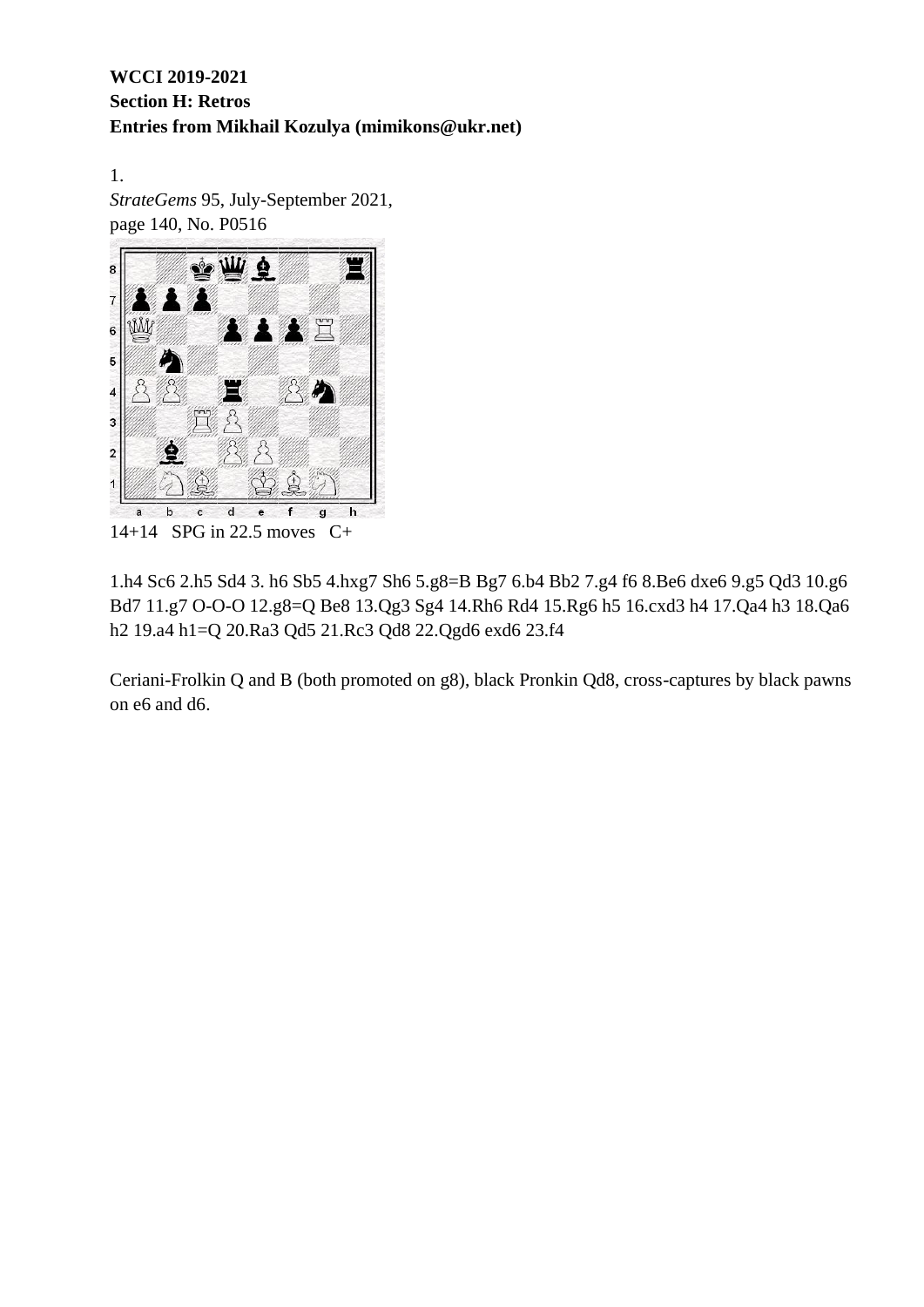2. *Die Schwalbe* Heft 210, August 2021, page 210, No. 18682



14+12 SPG in 23.0 moves C+

1.a4 f5 2.a5 f4 3.a6 f3 4.axb7 fxg2 5.f4 g5 6.Sf3 g1=R 7.Kf2 Rg3 8.Se1 Rd3 9.exd3 g4 10.Be2 g3+ 11.Kf3 g2 12.Rf1 g1=B 13.Kg4 Bd4 14.Rf3 Bc3 15.bxc3 a5 16.Ba3 a4 17.Bc5 a3 18.Bf2 a2 19.Sa3 Sa6 20.Rc1 a1=Q 21.b8=S Qa2 22.Sc6 Qc4 23.dxc4 dxc6+

Probably the fastest AUW in a SPG.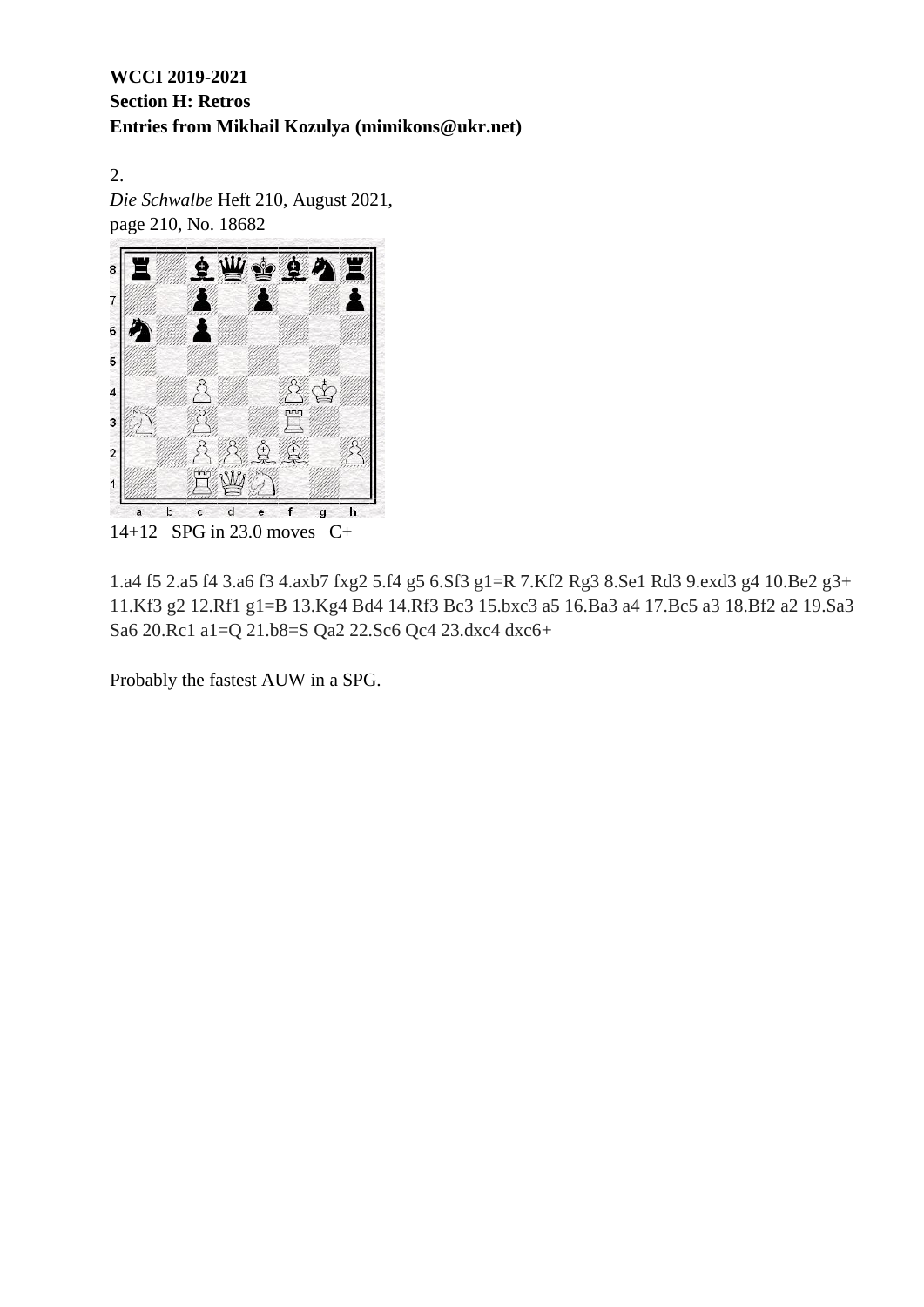3. *Problemas* 36, October 2021, page 1200



14+14 Release the position

Retract: -1.g3xRf4 Ra4-f4 -2.Qg4-h3 Ra8-a4 -3.Qa4-g4 Rb8-a8 -4.Qa8-a4 b6-b5 -5.a7-a8=Q Ra8 b8 -6.a6-a7 a7xSb6 -7.Sc4-b6 Rb8-a8 -8.Sd6-c4 Ra8-b8 -9.Sf5-d6 Sg4-h6 -10.Sh6-f5+ Se5-g4 -11.a5-a6 Sc4-e5 -12.a4-a5 Sd6-c4 -13.a3-a4 Se8-d6 -14.a2-a3 Sd6xQe8 -15.Qf8-e8 S~-d6 -16.Ke8-e7 and the cage is unlocked.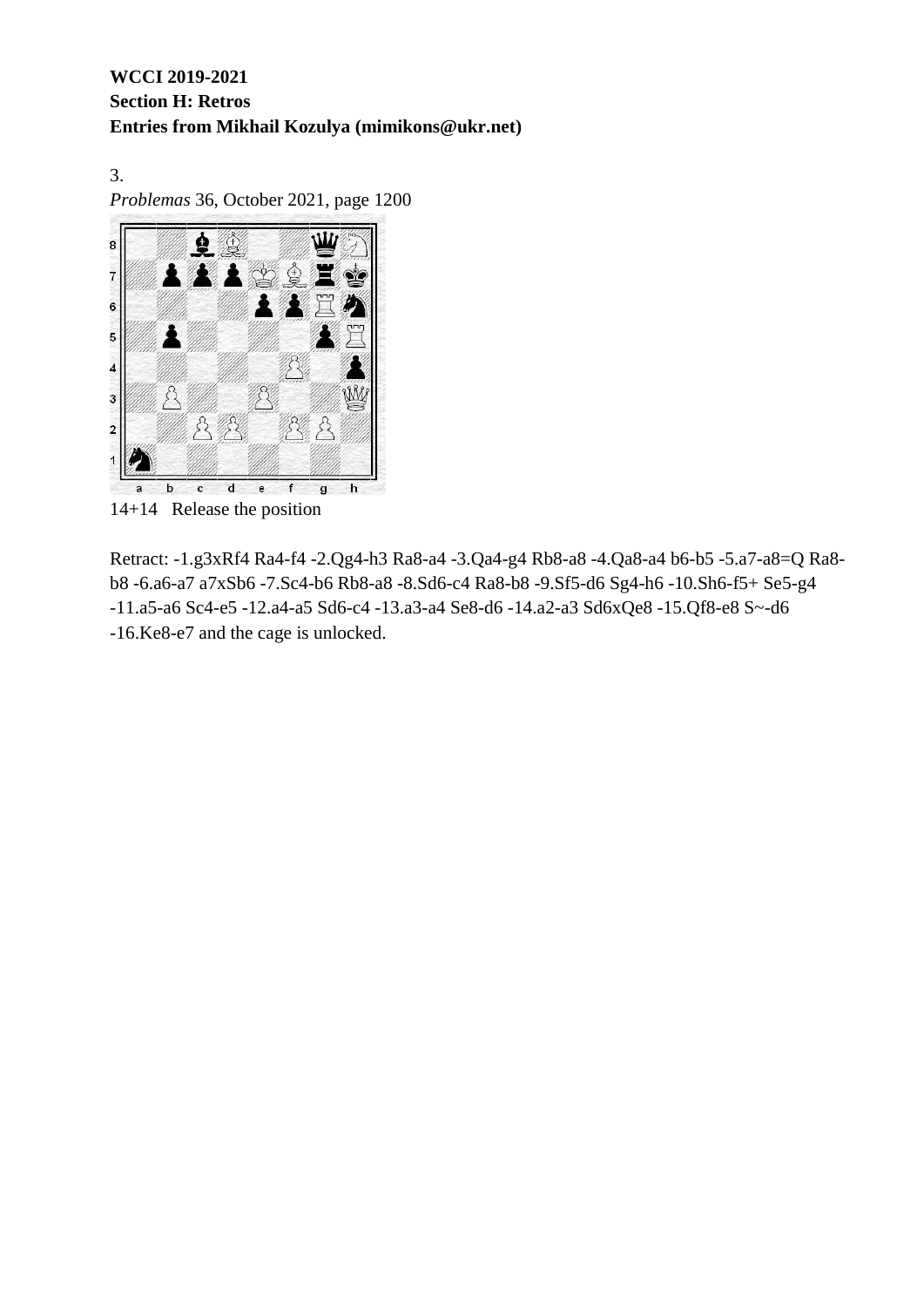4.

*feenschach* 2017 Information on cook: *feenschach* Heft 244, February-April 2021, page 86 The issue was released in autumn of 2021; the correction has not been published yet ("Later corrections or versions could be accepted if they are submitted before the deadline.")



30+0 Last 4 single moves?

Number of instances of letters on the board: A 2 B 7 C 2 D 1 E 2 F 7 G 2 H 1 L 2 R 2 S 1 W 1. With 30 units on the board, any of the sides can only have 4 promoted pieces. There are 7 B's and 7 F's; if any of these letters stood for a piece type other than pawn, this would mean 5 promoted pieces for that side – one too many. **So B's and F's are pawns**; **F's must be white pawns**, otherwise too many captures by pawns would be required.

Two pawns are missing: the white c-pawn and the black d-pawn. Suppose two promotions took place. In that case, the promotion squares must be d8 and c1, in view of the arrangement of pawns. This is impossible if there is a white bishop on c1. But if the L on c1 is not a white bishop, then the original wBc1 was captured on c1 and this means  $3$  captures  $-2$  by pawns and Bc1 on its home square, while 2 pieces are missing. This implies that no more than one promotion could have occurred in previous play.

There are 4 "singleton" letters: D, H, S, W. The kings are among these letters. **Only D can be the black king**; the other three letters would be in illegal check from white pawns  $b2/d2$ , g4 (h3xg4+ means a total of 3 captures), or h2.

If  $L \neq$  white bishop, then the white Bc1 was captured on its home square. White must still have one or two bishops on the board (there are 12 different letters, which means that no piece type is missing for either side). If White has two bishops, then the white c-pawn promoted on the dark square d8 after capturing the black d-pawn, closing the material balance. In that case, both sides have a light and dark bishop on the board. R and L are the only letters with one light and one dark instance, but  $L \neq b$  ishop (a black bishop could not move to c1 and there was no black promotion). Thus, White could not have two bishops if  $L \neq wB$ . If White has only one bishop on the board, it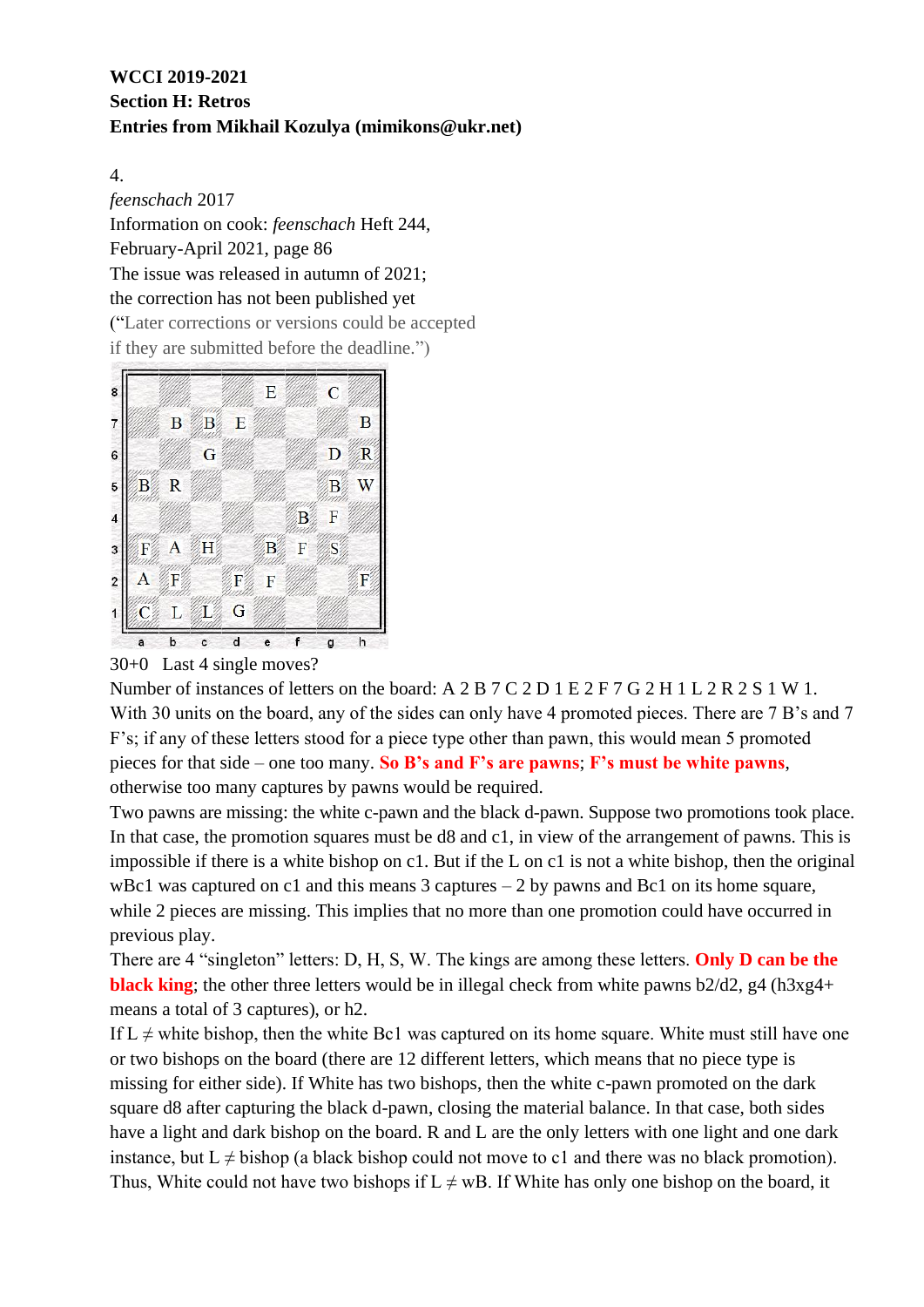must be on a light square in case of L≠ wB. But W is the only singleton on a light square and W  $\neq$ white bishop (impossible check).

**Hence L = white bishop**. The black king is in check from wBb1. Neither S nor W can be the white king – W is adjacent to the black king and S as the white king would mean both kings in check (pawn f4). **So**  $H =$  **white king.** 

G cannot be queen or rook of either color or black knight because of illegal checks. If  $G = black$ bishop, Black made 2 captures to promote on b1 or d1; the black dark-square bishop must remain on the board, but it isn't there. **So G = white knight**.

Suppose Black promoted. In that case, two white pieces were captured in order for the d-pawn to promote on b1 or d1. Therefore all original black officers are on the board in addition to the promoted officer. There are no letters with 3 instances, so Black did not promote R, B, S. If Black promoted a queen, then there must be 4 letters with 2 instances each to represent the 4 pairs of black officers (QRBS). A  $\neq$  black queen or rook (check b3). A  $\neq$  black knight (check a2). A  $\neq$  black bishop (both A's on light squares). That leaves only REC with two instances. Thus, Black did not promote a pawn.

This means that Black did not promote. So Black has one queen on the board. There are two singletons left: S and W. One of them is the black queen.

 $C \neq wO$ , wR because of illegal checks. So C is black.  $C \neq$  black queen (promoted O?),  $C \neq$  black rook (inside the box in the a1-corner?),  $C \neq$  black bishop (in view of Ca1 with pawn b2?). **So C** = **black knight**.

The letters remaining unknown are AERSW, which represent wQR and bQRB.

Only A's and S can stand for white queens; all other options result in illegal checks.

If  $A = wQ$ , then a white rook was captured inside its box (a1 corner) and the white c-pawn promoted on d8 by capturing the black d-pawn, closing the material balance. In that case, White has one rook on the board (S or W) and Black has a queen (S or W) plus 2 bishops and 2 rooks.  $E \neq bB$ (both on light squares), so  $E = bR$  and  $R = bB$ .

There is no legal last move. Kd3-c3? Illegal double check. The white c-pawn promoted, so the en passant capture by  $-1.$ Kd3xPc3 Pd4xPc4 e.p.  $++-2.$ Pc2 $-c4$  is ruled out. Hence A  $\neq$  wQ. **S** = white **queen**. **W = black queen**.

 $A \neq bRS$  (check).  $A \neq bB$  (promoted light B). Therefore A is white.

**A = white rook** (all other white pieces are already accounted for).

**E**'s are black rooks (not black bishops because that would imply black promotion to light-square bishop); and **R's are black bishops**.

The encoded position is as follows.